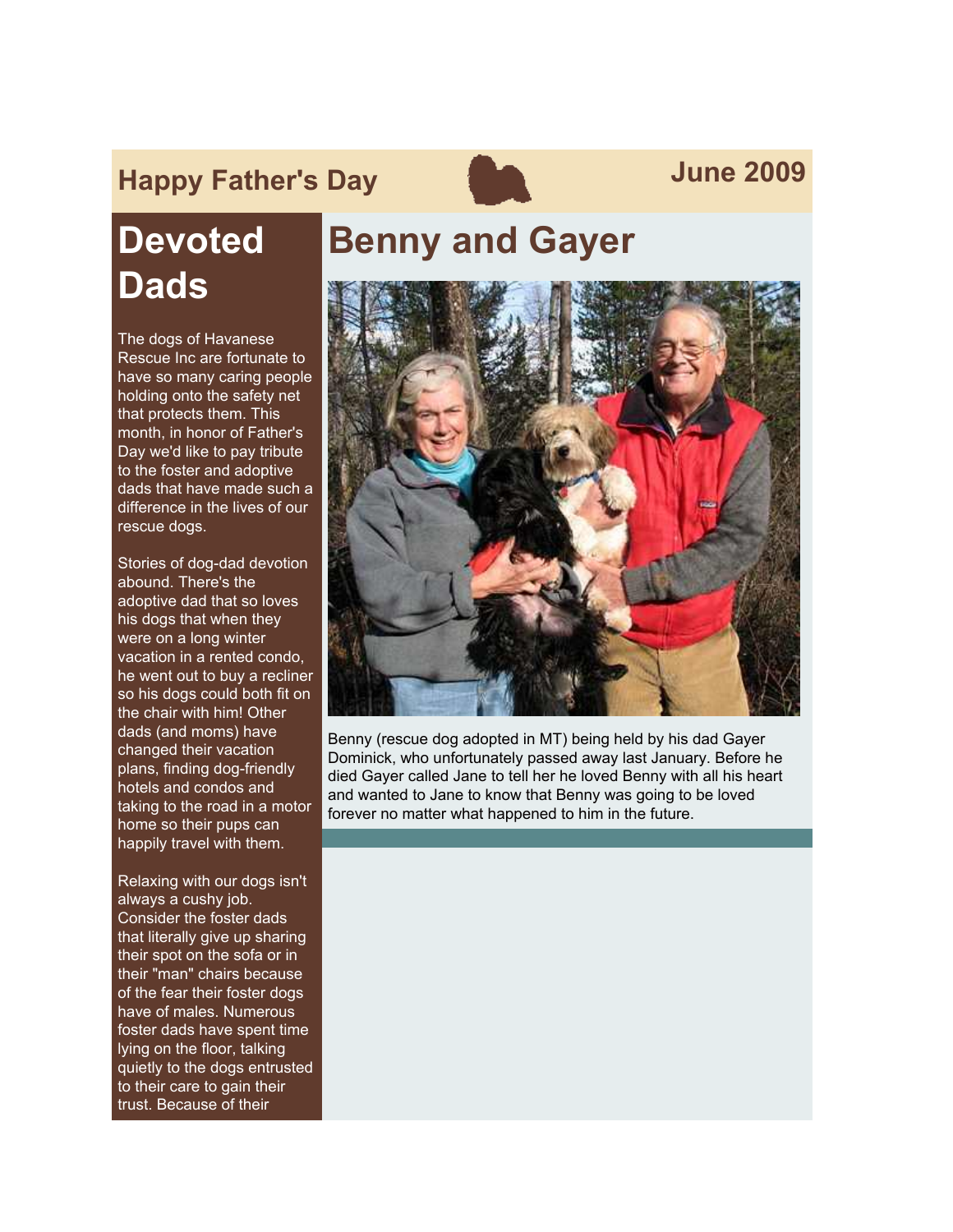patience, many foster dogs have overcome their fear of men.

From long transportation routes to make an adoption possible, to special time bonding on walks or sitting with dogs on their laps, and, giving up even more space in bed, foster dads have had a very positive impact on our HRI rescue dogs. Thank you so much. We happily and heartily join all our dogs, past, present and future, in saying, "Happy Father's Day!"

#### **CONTACT INFORMATION**

**Do not "reply" to this newsletter. Choose an appropriate contact below.**

Click [here](http://rs6.net/tn.jsp?et=1102612464015&s=2126&e=001DV44LctdrPPBRUrIaLzK0yDkluUw5yndVD846GW9L0IrMe2XHzcGzf5gcQ6NkuCku6-EX5o7fgxtGxwC_BrINXWbyHMbx_nVojJ58dP76HXDGjuqzViMEXO5vjlWF1i7i8Y96vLPooU=)

to request assistance for a [dog needing rescue](http://rs6.net/tn.jsp?et=1102612464015&s=2126&e=001DV44LctdrPPBRUrIaLzK0yDkluUw5yndVD846GW9L0IrMe2XHzcGzf5gcQ6NkuCku6-EX5o7fgxtGxwC_BrINXWbyHMbx_nVojJ58dP76HXDGjuqzViMEXO5vjlWF1i7i8Y96vLPooU=)

Click [here](http://rs6.net/tn.jsp?et=1102612464015&s=2126&e=001DV44LctdrPNjbxIdYLN-tmxuW3fwS5nOtXMUFQWVkVXLYOXND-LZ6t775JfMBR6PbYyoRJKlvfLl5dUfC5AJpSsWj74Bpcacw2BkiNLowi6ah5CvQR8m0hxfsiBMOXz4-FKcVAMgQcE=)

to complete an adoption application.

Click [here](http://rs6.net/tn.jsp?et=1102612464015&s=2126&e=001DV44LctdrPNQe6L5rn1cxYPK4mbW97Z8mI_w2BTYlRub6J-G1ET6tCV2vV22xN6fI0e5ybgECVl6y7iw9jLh8j1SA2qAwUn2ZOBQQRCFFRSsZOPA5L_VNDU1VcnYGGU8OAeLwhvC4KqaAVR5-FIPgfUxlYwhh-4U7fQEic14wV9WaUq7pmjHRSMqcLqPOvUL)

to volunteer with Havanese Rescue Inc.

Click [here](http://rs6.net/tn.jsp?et=1102612464015&s=2126&e=001DV44LctdrPP2Jjt6hj-xYI1cDj9DhghBtfm-tdIkBSep3wYhwh22Us7njkQsiwuUagSb8gi5P3xVHeK7plAKe3UtnSbI-I5UHg5p0uYMisy9GG_oPtmgCXSA-r67il23Qj5nJ3rFZt2LF9Upd-6ylAyzaHJtP22BleZD6EmI0aUt2ifxZ1u1ucmk8czsC9pF163K76ZFW9g2ksjl9vmlWdupkHbJoQWh)

if you have a question, or a suggestion for this newsletter.

Click below to **check the status** of your **previously**

### **Blaze and Chris**



Blaze, with doggy dad Chris Renslow. Reading their email maybe?

# **Charlie Girl and Tom**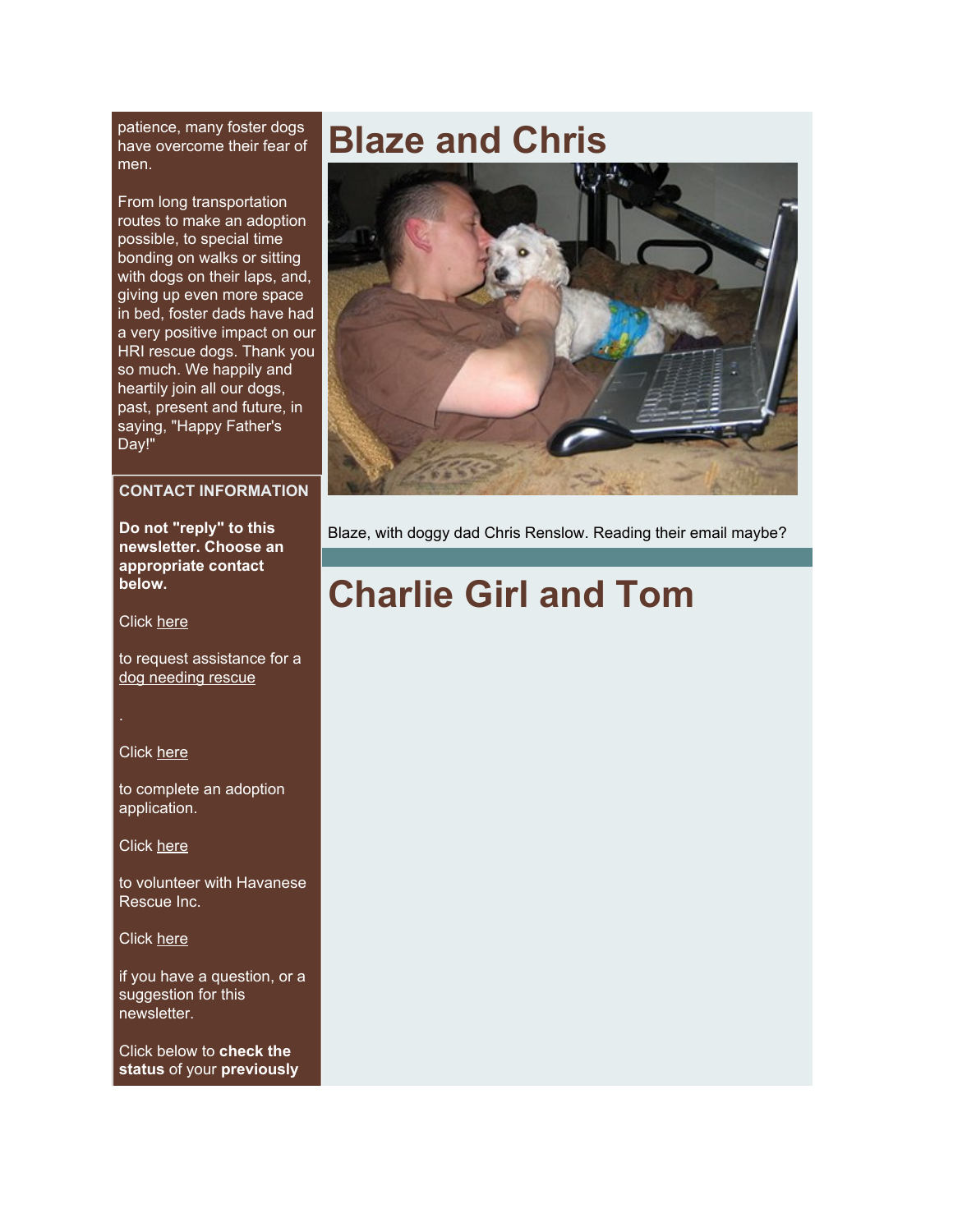#### **submitted**: [volunteer application](http://rs6.net/tn.jsp?et=1102612464015&s=2126&e=001DV44LctdrPMnJVVU_lO-gagHgM49dBpOF1rVn9tGt-QyVOa3Q-2oj1trE8d95tyfVHtXZ7badaLHXlpXf_-BM4RirCpF77I35oWkPUkQPVZ_z4RB555hJiRJJJIKoYmlPnrMcxUIKQucp17E9U040A3PniWpefOU48zNVvhiAiex6NEFnVF3hcMkm7vax4jfJ3PBFsVgplEl9A3BigaDs1ipyNRKWECxe190hWkABw-z84U9YUJdBbrA1UaEJSYDS_JsA9YrXc9Ku8VhLIQx-TvGH7mi1oGiJULetOdzcFbFI1JpFqRKEA==)

[adoption application](http://rs6.net/tn.jsp?et=1102612464015&s=2126&e=001DV44LctdrPPrgQ-93FkjHXBKLnLzxowvcZsjVmzvwu0xV-TiFEauyLbub9OggUCx0YW1W5pjE82klHBWcPhyMEfJmCpwuxu35YNmlnh-J6i9AOaBB4jyMU9O_0TtPyahQq3v04D7FQE=)

### **Newsletter Staff**

Editor - Paula Perlmutter Production Coordinator - **Open** Copywriters - Jane Hohne, Lu Wyland, Suzy McQuown Graphics/Production - Michelle Burke Proofreaders - Suzy McQuown, Charlene Renslow, Lu Wyland, Michelle Burke

**Havanese Rescue Inc** PO Box 126 Peconic, New York 11958

#### **Donations**

Everyone hears about the economy...few stop to think about what it means to pets. Pet relinquishment is increasing rapidly. Please help when you can.







Charlie Girl smiles in contentment in the arms of her forever Dad, Tom

Benoit.

## **Scott and Dagney**

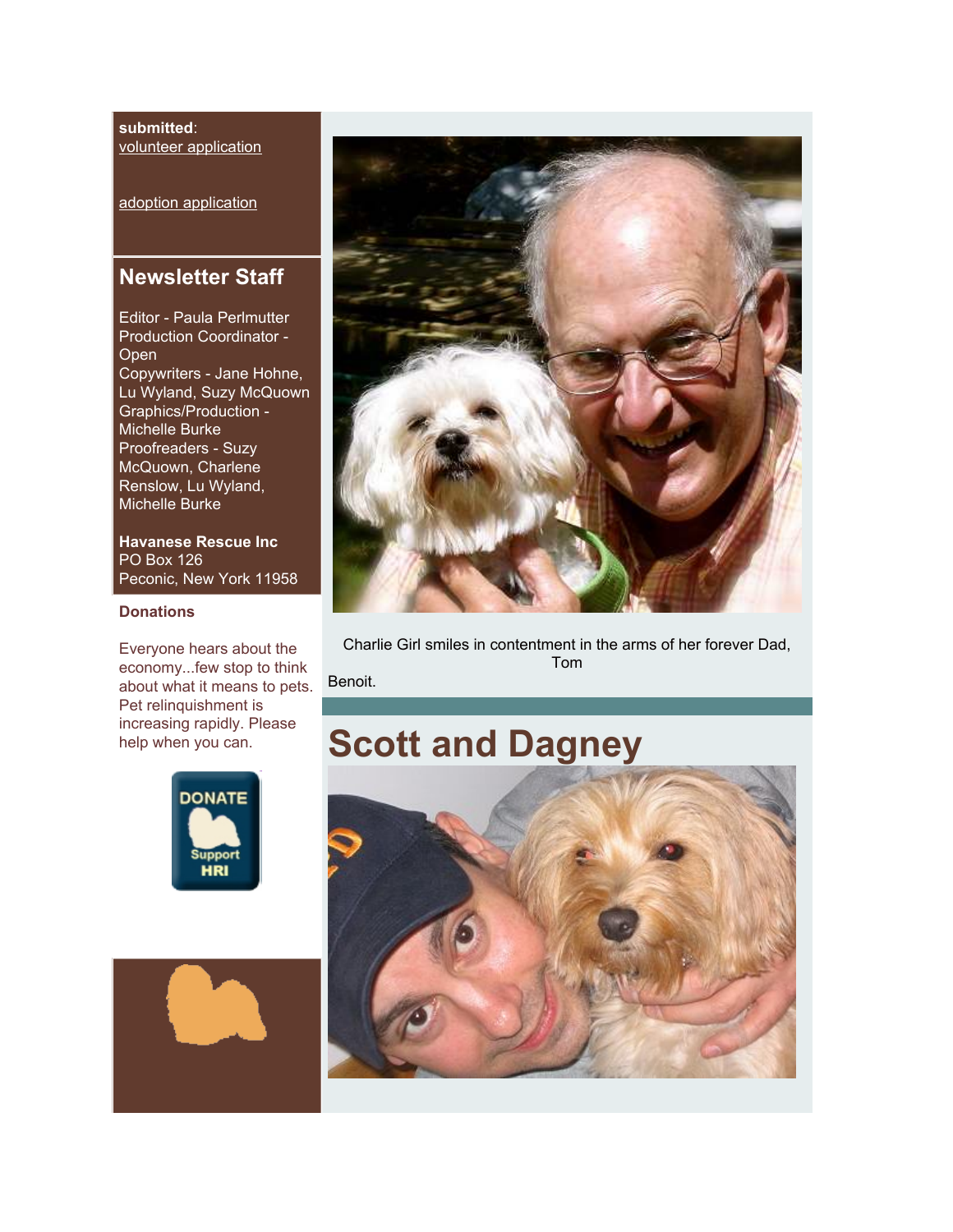**Forget that Father's Day gift?Better late than never. Visit the HavToHavIt General Store for a great selection of gifts for people and pets.**

Dagney, and dad Scott Caruso, BFF!

# **Joe and Eddie**



Eddie, with his dad Joe Fay. Are they watching the game?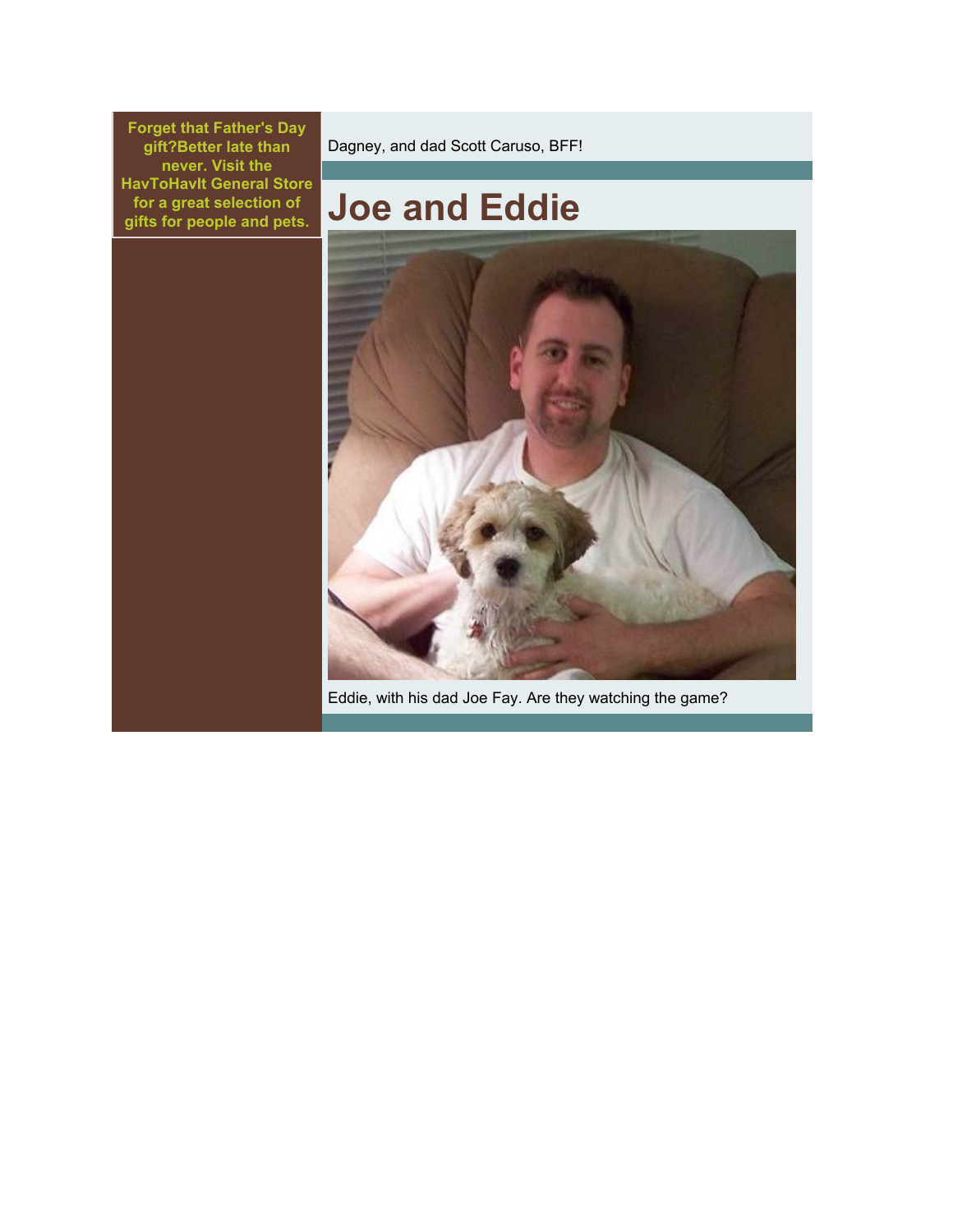# **David and Henry**



Hipster Henry (now known as Spanky), and his dad David Cordaro, relax in their favorite chair.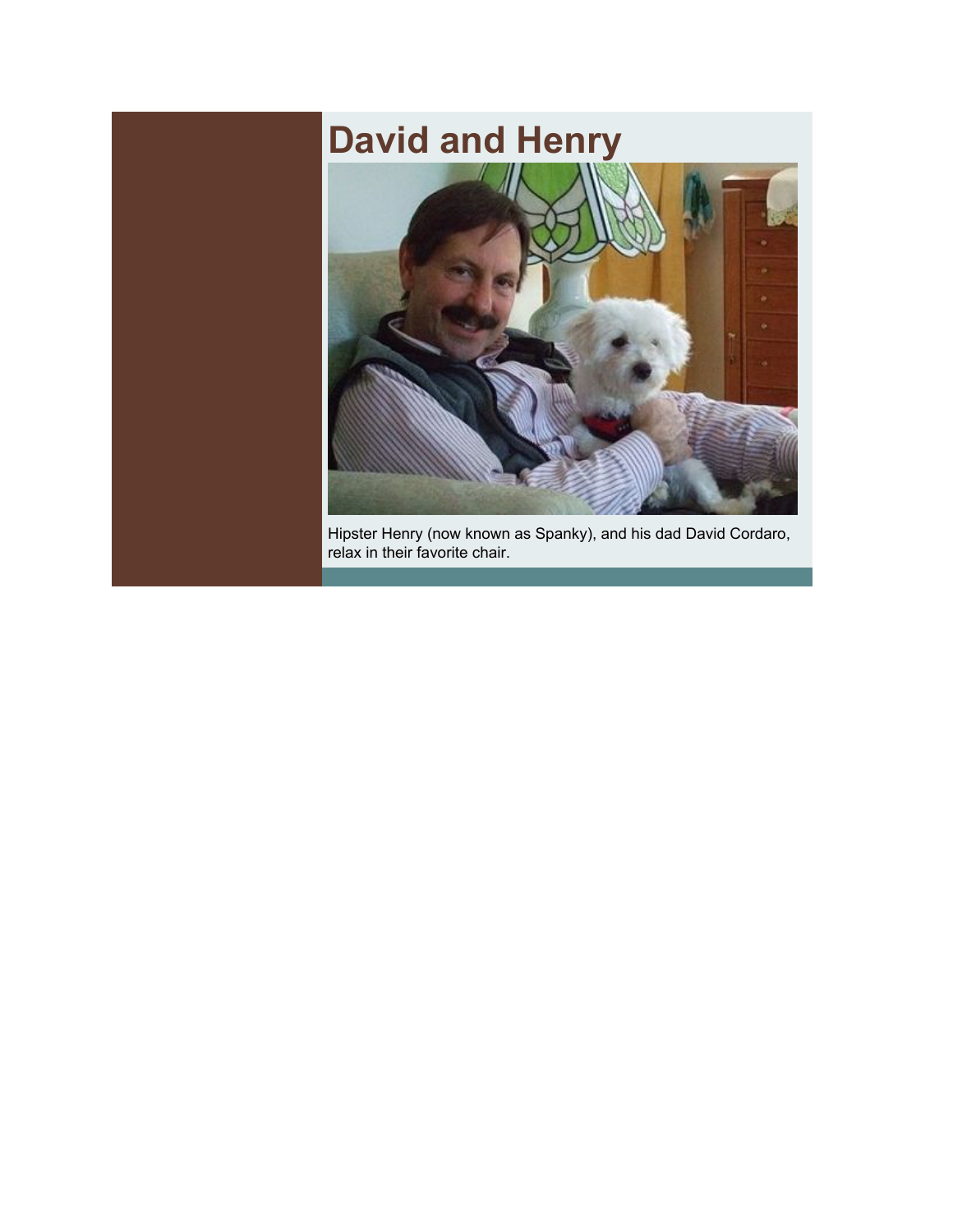# **Madeline and Jorge**



Madeline (WI mill dog) in the loving arms of new dad, Jorge B.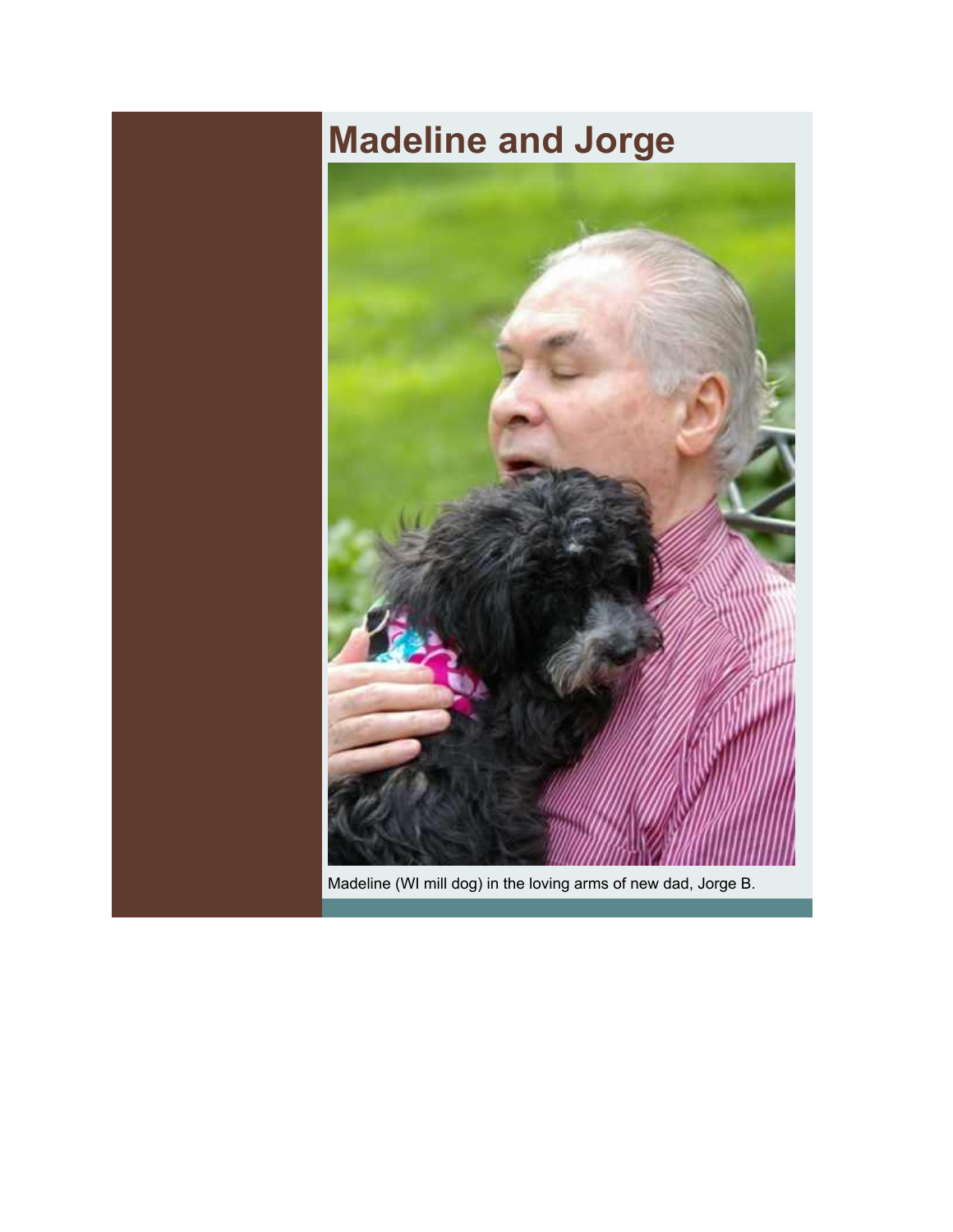# **Steve and Spry**



Steve Greis receives well-deserved kisses from Spry.

# **Tad and Daisy**



Daisy, another WI puppy mill foster, enjoys the garden with her dad, Tad Berger.